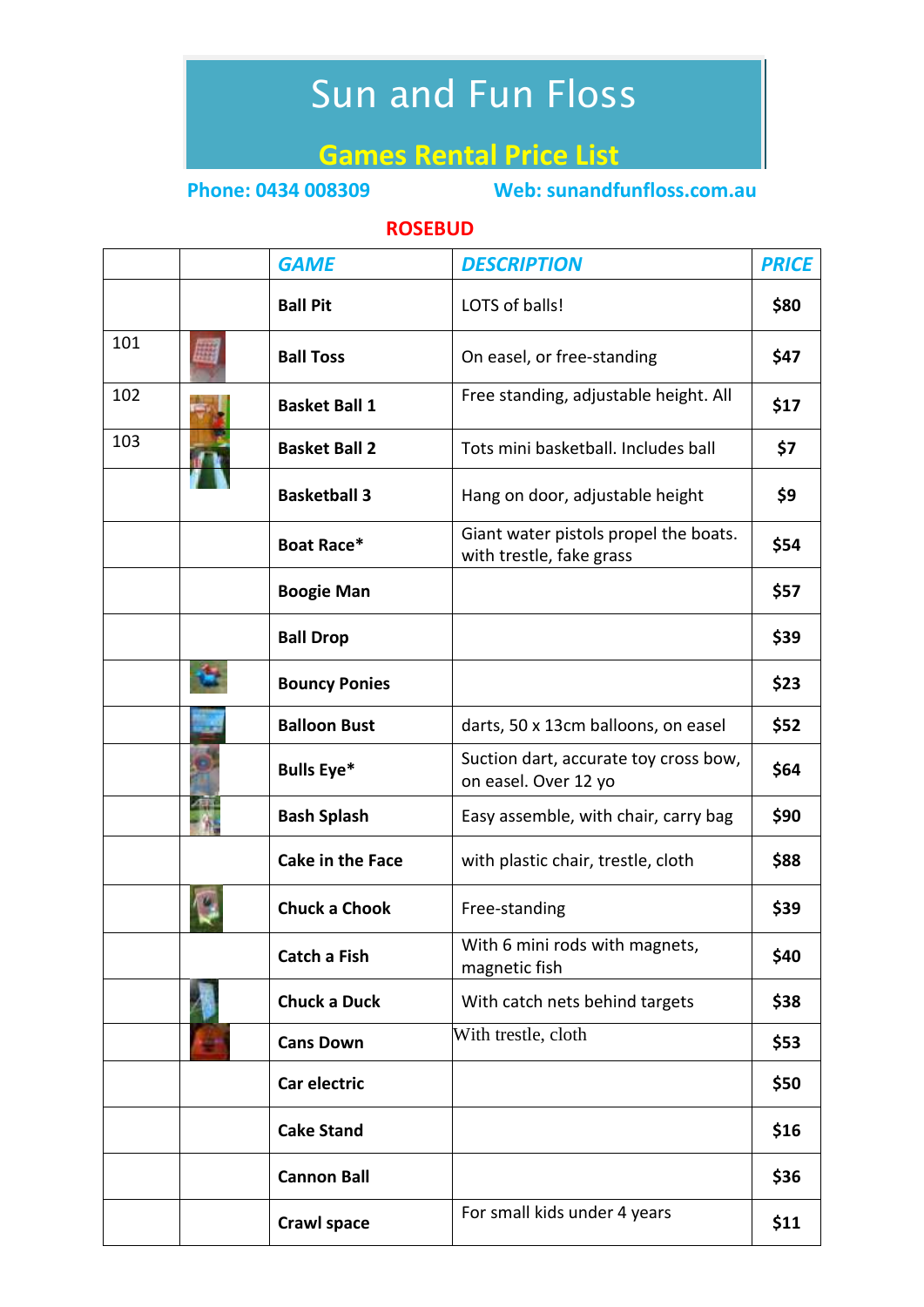|           | Down a Clown                     | With table, cloth                                     | \$38       |
|-----------|----------------------------------|-------------------------------------------------------|------------|
|           | <b>Duck Pond</b>                 | Floating ducks that don't tip over                    | \$30       |
|           | <b>Dunk Tank</b>                 | On application                                        | <b>POA</b> |
|           | <b>Fake Tattoos</b>              | Price not including tattoos<br>purchase               | \$65       |
|           | <b>Ferris Wheel</b>              | Free standing, or on easel. Soft tip<br>suction darts | \$37       |
|           | <b>Feed Elephant</b>             | Free standing, or on easel                            | \$33       |
|           | <b>Feed Dinosaur</b>             |                                                       | \$35       |
|           | <b>Frog Race</b>                 | Wind up frogs go for it, race or relay                | \$43       |
|           | <b>Frog Flinger</b>              |                                                       | \$49       |
|           | <b>House of Balls</b>            | Up to 3 small kids at one time.                       | \$68       |
|           | <b>Hit the Spot</b>              |                                                       | \$33       |
|           | Hoopla                           | Free standing, or on easel                            | \$36       |
|           | <b>Hula Hoop Toss</b>            |                                                       | \$38       |
|           | <b>Horror Hits</b>               | Good game for elderly, remember<br>the name           | \$38       |
|           | <b>Inflatable Castle</b><br>mini | For under 8 yo. Self inflating                        | \$74       |
|           | <b>Inflatable Castle mini</b>    | For Tots, under age 5                                 | \$43       |
|           | <b>Jungle Ball</b>               | Velcrose balls, on easel or free-<br>standing         | \$38       |
|           | <b>Karaoke kids</b>              |                                                       | \$28       |
|           | Lemonade booth                   |                                                       | \$73       |
|           | Limbo                            |                                                       | \$32       |
|           | Mini Kids booth                  |                                                       | \$35       |
| <b>AN</b> | <b>Monster Bash</b>              | With toss bags and table                              | \$38       |
|           | <b>Monster Dentist</b>           |                                                       | \$43       |
|           | <b>Potty Toss</b>                |                                                       | \$44       |
|           | <b>Photo Stand</b>               | With a step for rear, Hawaiian or<br>Carnival         | \$32       |
|           | <b>Pig Race</b>                  |                                                       | \$59       |